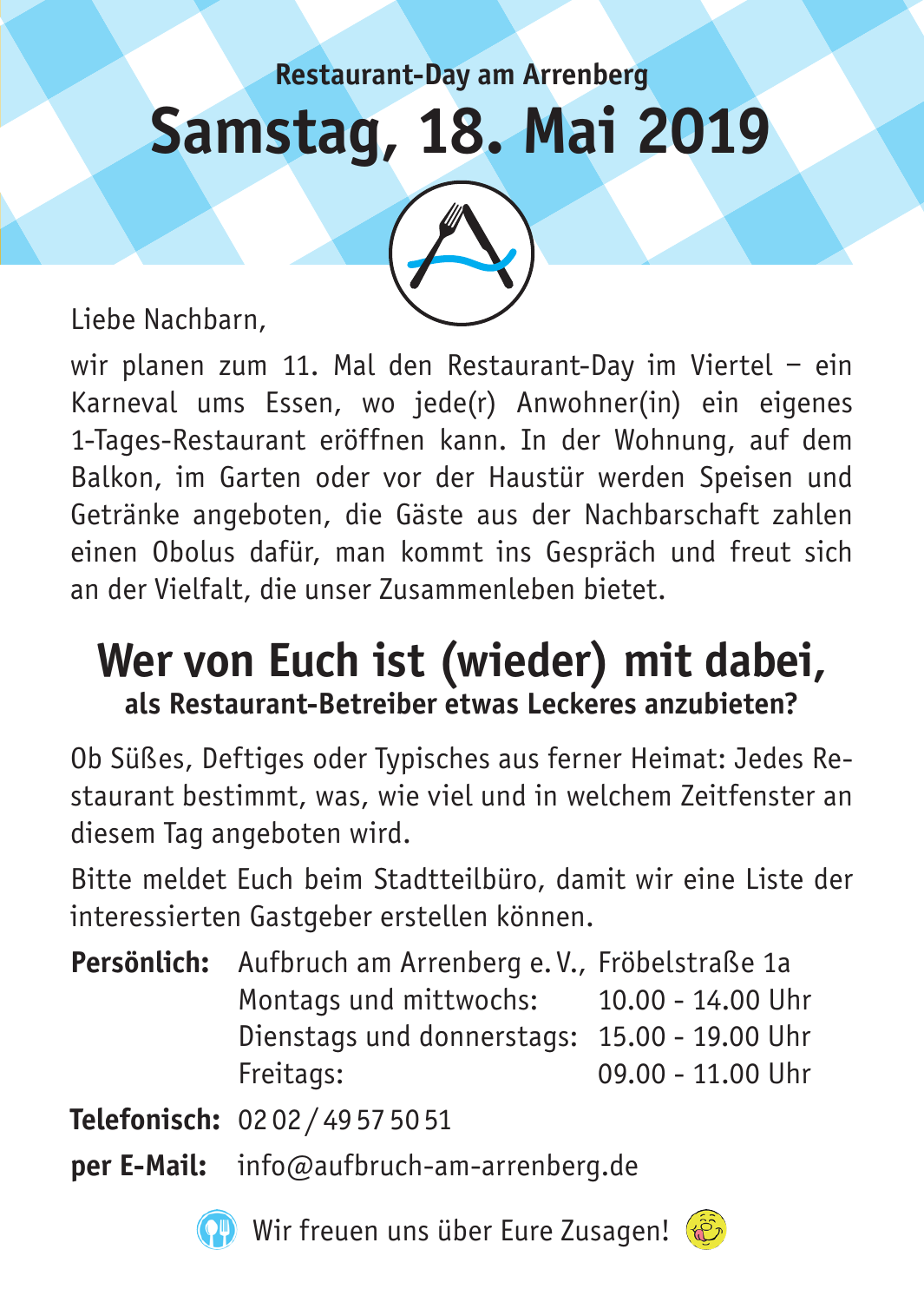## **Restaurant-Day at Arrenberg Saturday, May 18th 2019**

Dear neighbours,

for the 11th time we're planning a Restaurant Day in our neighbourhood. - A carnival-like event all about food where every local resident is invited to open up their own pop-up restaurant for a day. You can serve food and drinks in your private home, on your balcony or in your garden. Your guests pay a small donation for what they dine and you have the opportunity to chat, to meet up and enjoy the diversity of living side-by-side.

#### **Who would like to take part (again) with their own restaurant and offer something tasty?**

Anything sweet or savoury or traditional specialities from your far away home country: Each restaurant decides which dishes and the amounts they offer and at what time of day they open. If you are keen and interested then please get in touch with us so that we can issue a list with all hosts.

|           | <b>Face-to-face:</b> Aufbruch am Arrenberg e. V., Fröbelstraße 1a |                |
|-----------|-------------------------------------------------------------------|----------------|
|           | Mondays and Wednesdays:                                           | 10 am $- 2$ pm |
|           | Tuesdays and Thursdays:                                           | $3$ pm $-7$ pm |
|           | Fridays:                                                          | $9 am - 11 am$ |
| By phone: | 0202/49575051                                                     |                |
| By email: | info@aufbruch-am-arrenberg.de                                     |                |

 $\left( \begin{matrix} \bullet \\ \bullet \end{matrix} \right)$  Very much looking forward to your participation!  $\left( \begin{matrix} \bullet \\ \bullet \end{matrix} \right)$ 

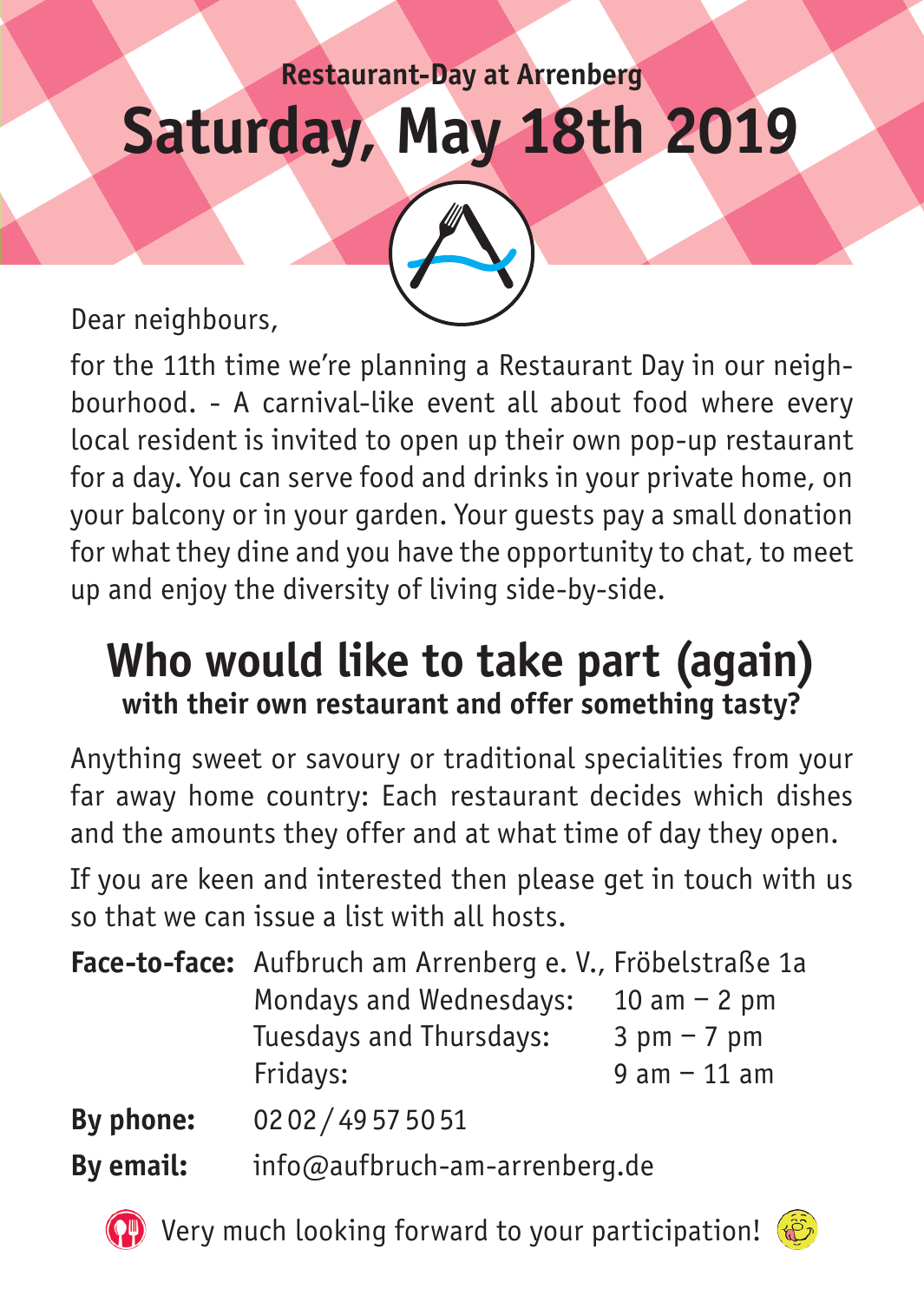### **« Restaurant-Day » à Arrenberg Samedi 18 Mai 2019**



Chers voisins,

Nous plannifions la 11ème édition de notre journée des restaurants dans le voisinage. Dans cette journée haute en couleur nous invitions tout à chacun à ouvrir son restaurant éphémère pour une journée. Vous pourrez servir des repas et des boissons à l'intérieur chez vous, sur votre balcon ou dans votre jardin. Vos invités seront amenés à apporter une petite participation financière à hauteur de ce qu'ils ont consommé et cela vous permettra de discuter et de rencontrer vos proches voisins.

#### **Qui voudrait (à nouveau) participer à cette journée avec son propre restaurant et offrir des spécialités aussi variées que délicieuses ?**

Sucré, salé ou bien encore une spécialité de chez vous; chaque restaurateur éphémère décide par lui-même quels produits il proposera, en quelle quantité et à quelle heure.

Si vous êtes intéressé pour participer à l'événement merci d'entrer en contact avec nous pour que nous puissions créer une liste des hôtes.

| Se rencontrer : | Aufbruch am Arrenberg e.V., Fröbelstraße 1a |                   |
|-----------------|---------------------------------------------|-------------------|
|                 | Lundi et Mercredi :                         | 10.00 h à 14.00 h |
|                 | Mardi et Jeudi:                             | 15.00 h à 19.00 h |
|                 | Vendredi:                                   | 09.00 h à 11.00 h |
| Par téléphone : | 0202/49575051                               |                   |
| Par email:      | info@aufbruch-am-arrenberg.de               |                   |

Nous vous remercions d'avance pour votre participation !